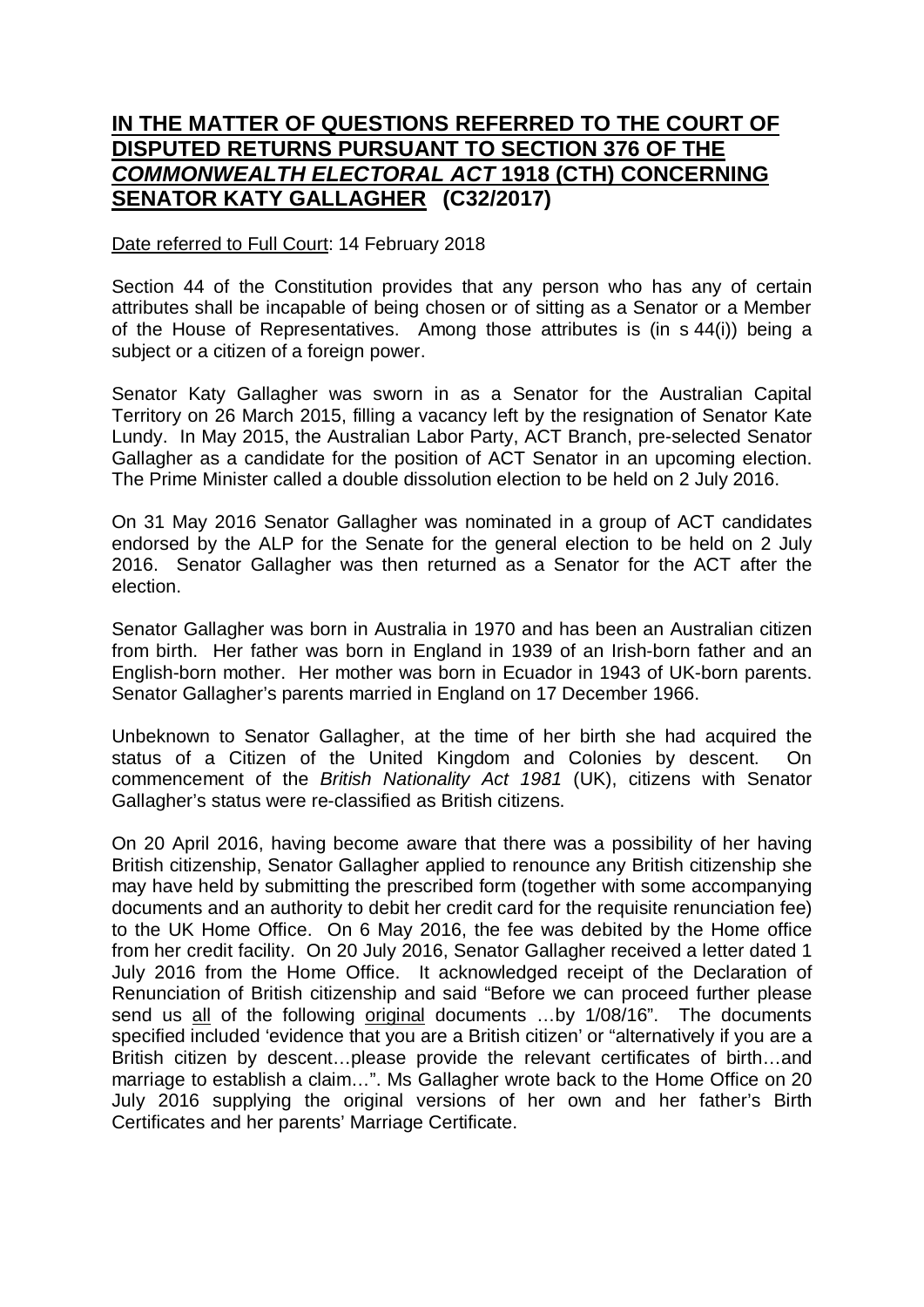Senator Gallagher's renunciation was registered by the Home Office on 16 August 2016. The issue is whether, her UK citizenship not having been renounced until then, Senator Gallagher was under the disability of s 44(i) of the Constitution by remaining a British citizen at the time of her nomination and her subsequent election.

The following questions were transmitted to the High Court by the Senate on 7 December 2017 pursuant to s 377 of the *Commonwealth Electoral Act* 1918 (Cth):

- (a) whether, by reason of s 44(i) of the Constitution, there is a vacancy in the representation of the Australian Capital Territory in the Senate for the place for which Katy Gallagher was returned;
- (b) if the answer to Question (a) is "yes", by what means and in what manner that vacancy should be filled;
- (c) what directions and other orders, if any, should the Court make in order to hear and finally dispose of this reference; and
- (d) what, if any, orders should be made as to the costs of these proceedings.

On 14 February 2018 the Chief Justice directed that the questions referred by the Senate be set down for a hearing by the Full Court of the High Court on 14 March 2018.

A Notice of a Constitutional Matter has been filed by Senator Gallagher.

It is common ground in the proceedings that notwithstanding that Senator Gallagher's paternal grandfather was born in Ireland and her mother was born in Ecuador, there are no issues of Senator Gallagher's having a disability under s 44(i) of the Constitution in regard to those matters.

Each of the parties has sought the advice of an expert on British citizenship. The essential difference between the experts is as to whether the Home Office was obliged (and could have been compelled by mandatory order) to register the Declaration of Renunciation based on the documents sent by Senator Gallagher on 20 April 2016 without asking for further documents, or whether the Home Office was entitled to seek further evidence from Senator Gallagher and was therefore not obliged to, and could not have been compelled to, register her renunciation before that evidence was provided. .

The Commonwealth Attorney-General submits that given that it is conceded that Senator Gallagher was a British citizen when she nominated and was elected, the issue is whether the exception to the ordinary operation of s 44 (i) identified by the High Court in *Re Canavan* applies*,* such that she was capable of being chosen notwithstanding that she was a British citizen during the process of choice. It is argued that *Re Canavan* is authority for the proposition that it is necessary to read s 44(i) as subject to an 'implicit qualification' that where the operation of foreign law makes it impossible, or not reasonably possible, to renounce their foreign citizenship, a candidate can avoid the strict (disqualification) effect of s 44(i). It is not the reasonableness of the steps which a candidate takes which can relieve them from